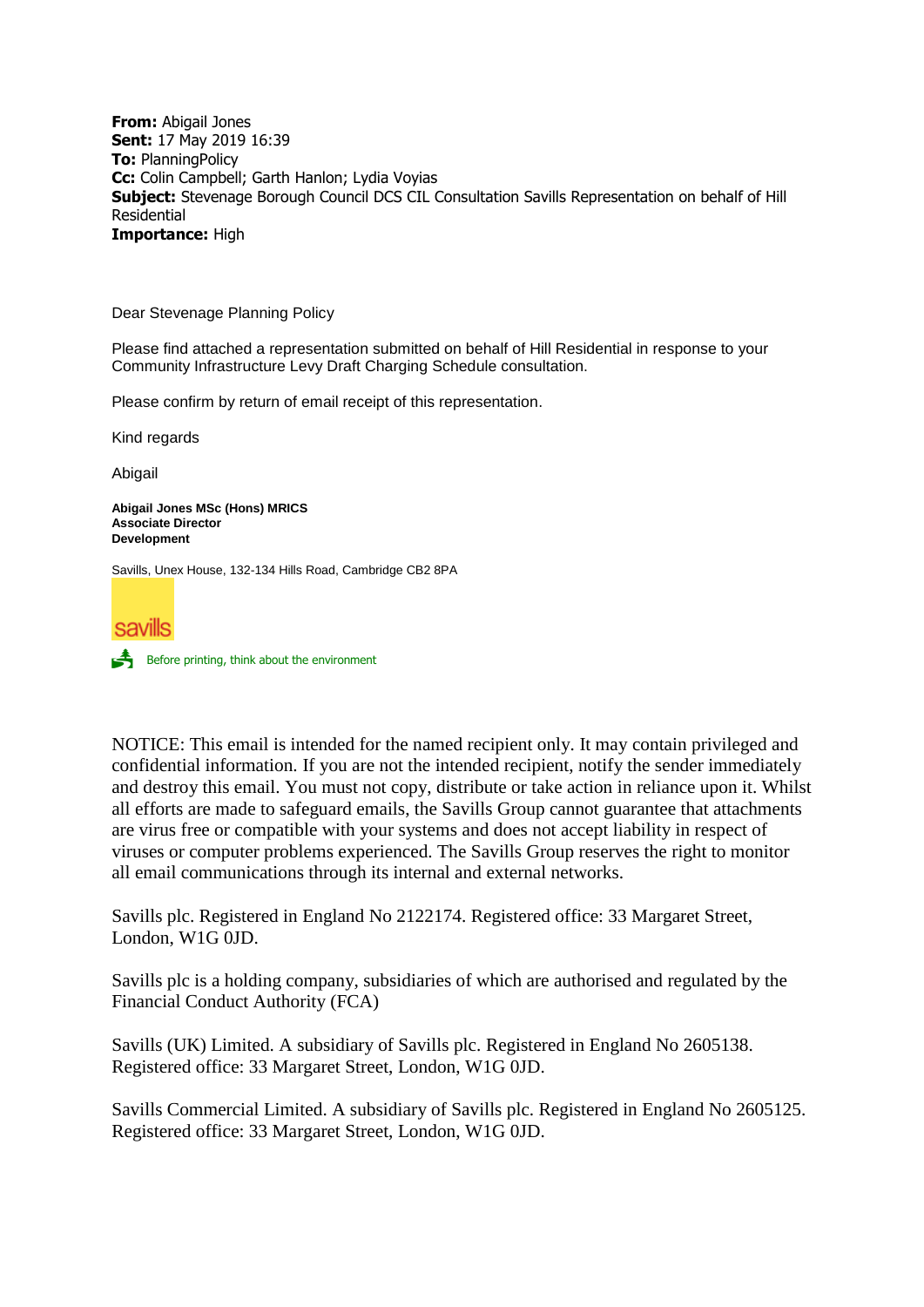17th May 2019 CADV427653



**Savills** 

Unex House 132-134 Hills Road

Abigail Jones

Cambridge CB2 8PA T: +44 (0) 1223 347 000 savills.com

**Sent via email – [Planningpolicy@stevenage.gov.uk](mailto:Planningpolicy@stevenage.gov.uk)**

Dear Sir/ Madam

# **Stevenage Borough Council Draft Charging Schedule Consultation representation submitted on behalf of Hill Residential Ltd**

This representation has been prepared by Savills (UK) Limited (hereafter "Savills") on behalf of Hill Residential Ltd (hereafter ''Hill''). It is made in respect of the Stevenage Borough Council (hereafter ''SBC'') proposed Community Infrastructure Levy (CIL) Draft Charging Schedule (DCS) and its viability evidence base document prepared by HDH Planning & Development Ltd (hereafter ''HDH'') <sup>1</sup> for SBC. The Council are consulting on their PDCS between 18th April 2019 and 17th May 2019.

### **Background**

- 1.1 This representation has been prepared by Savills on behalf of Hill Residential, a major national housebuilder, with considerable expertise in delivering high quality and sustainable homes.
- 1.2 Further to Savills' representation submitted on behalf of Hill Residential in October 2018 responding to SBC's Preliminary Draft Charging Schedule (PDCS) consultation, Hill Residential remain concerned in respect of the proposed Draft Charging Schedule (April 2019) and the Viability evidence provided in support. The Council have provided a 'Post consultation viability note, January 2019'<sup>2</sup> responding to comments raised within the PDCS consultation, along with a draft Regulation 123 List and Instalments Policy for consultation.



l <sup>1</sup> Viability Update – CIL, HDH Planning & Development (December 2017)

<sup>&</sup>lt;sup>2</sup> Post Consultation Viability Note - SBC CIL (2<sup>nd</sup> January 2019)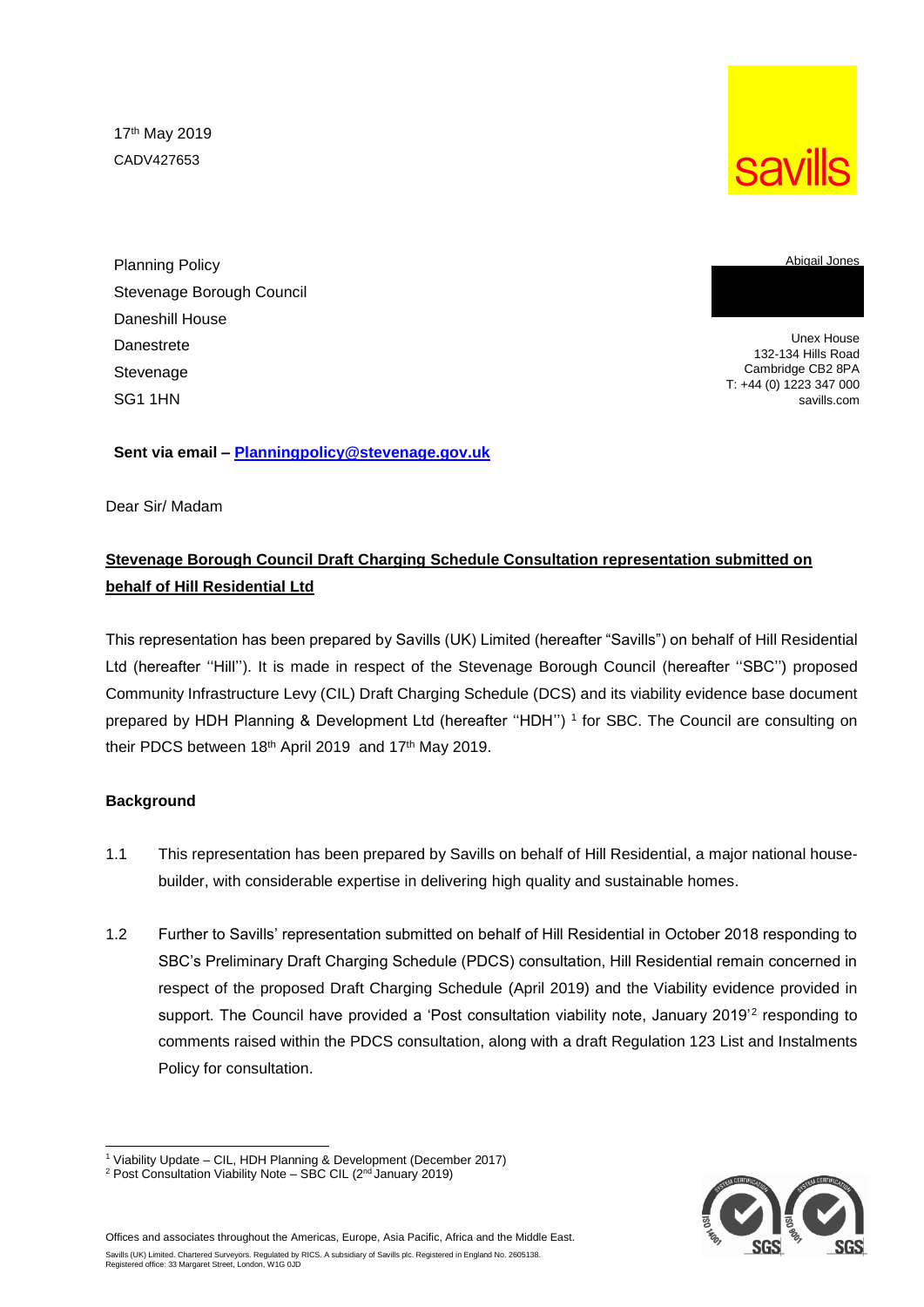

1.3 Following on from our PDCS representation, Hill's interests specifically relate to the proposed residential CIL rates which remain unchanged from the previous consultation stage, as shown in **Table 1** below:

#### **Table 1 – Proposed CIL Charging rates**

| <b>Development Type</b>           | Zone 1: Stevenage Central Zone 2: Everywhere else |             |
|-----------------------------------|---------------------------------------------------|-------------|
| <b>Residential C3 use classes</b> |                                                   |             |
| <b>Market Housing</b>             | £40 / sq m                                        | £100 / sq m |
| <b>Sheltered Housing</b>          | £100 / sq m                                       |             |
| <b>Extracare Housing</b>          | £40 / sq m                                        |             |
| <b>Retail development</b>         | £60 / sq m                                        |             |
| All other development             | £0 / sq m                                         |             |

 *Source: SBC (April 2019)*

#### **Purpose**

- 1.4 The purpose of this representation is to once again set out Hill's concerns in regards to the proposed CIL rates for SBC alongside requesting that further evidence be provided in regards to the approach to the viability testing.
- 1.5 The desirability of funding from CIL is a key test of the Regulations. The purpose of CIL is to facilitate the delivery of development, including new housing to meet the key National Planning Policy Framework (NPPF)<sup>3</sup> objective to significantly boost the supply of housing. The NPPF provides perspective on how desirable CIL funding may or may not be, in relation to the range of legal and planning mechanisms available to secure infrastructure delivery.
- 1.6 Hill would like to highlight that they are supportive of the principle that development helps to deliver needed infrastructure. The objective of this representation is therefore not to oppose CIL; it merely seeks to ensure a reasonable rate, based on the evidence, and a collective interest to deliver well planned, viable and feasible development across Stevenage Borough.
- 1.7 In submitting this representation, Hill is only commenting on particular key areas of the viability issues and approach to the proposed CIL residential rates. The lack of reference to other parts of the evidence base cannot be taken as agreement with them and Hill reserves the right to make further comments upon the evidence base at the Examination stage.

l <sup>3</sup> Communities and Local Government, National Planning Policy Framework, March 2012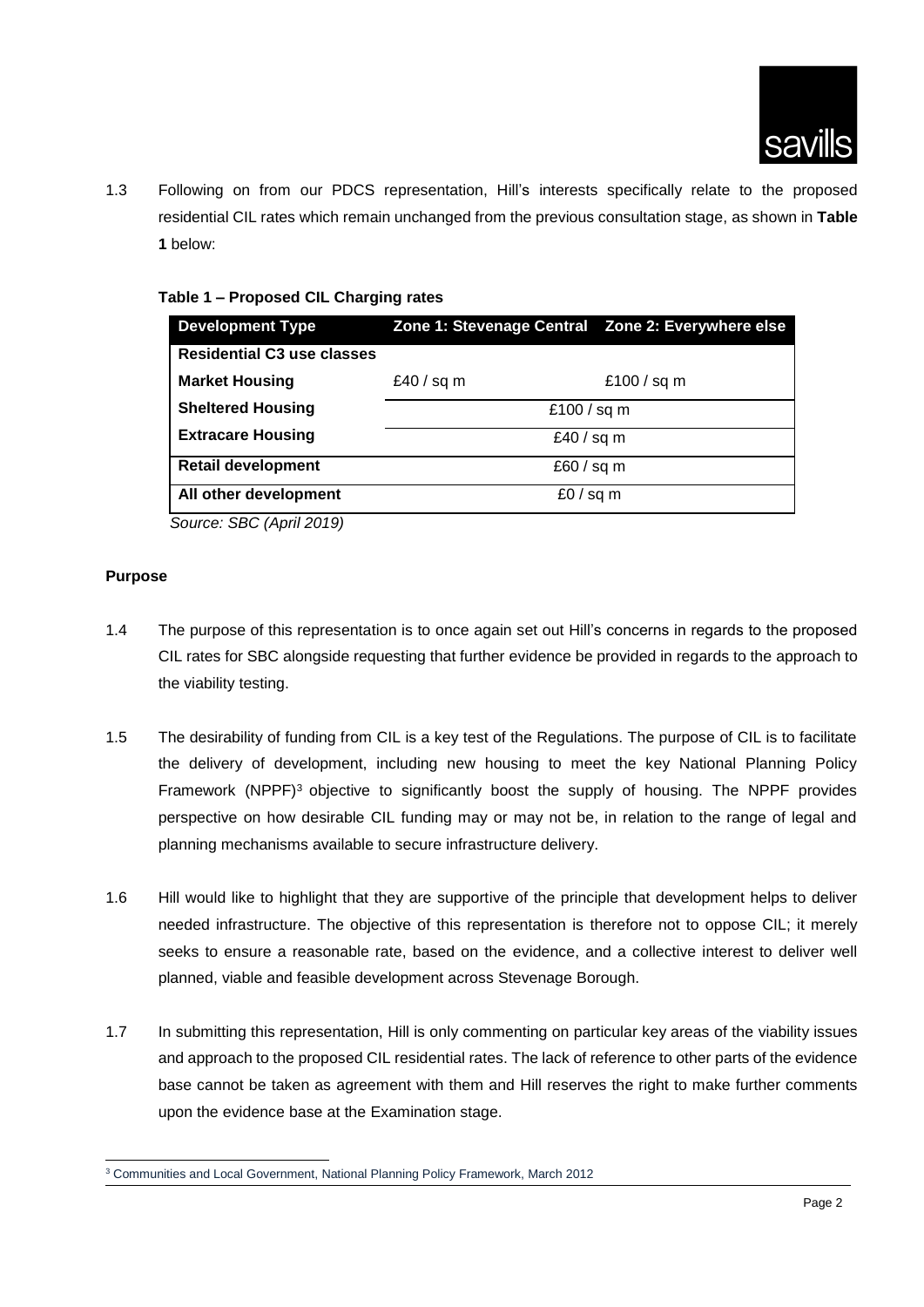

- 1.8 Section 211 (7a) of the Planning Act (as amended), requires Councils to use "*appropriate available evidence*" to inform their Charging Schedules. In the case of the DCS, we have assumed the Council has relied upon the Viability Update<sup>4</sup> and Whole Plan Viability Study<sup>5</sup>, both produced by HDH as their "*appropriate available evidence".* A Post Consultation Viability Note<sup>6</sup> was produced by SBC re-running viability modelling on two larger sites within the Borough only. We are not aware of any further viability testing undertaken by SBC in relation to the other generic and site specific typologies.
- 1.9 Hill Residential therefore are disappointed that their previous comments were not taken on board by SBC and highlight that the viability testing which has been used to inform the proposed CIL rates is now further out of date.
- 1.10 In light of our previous representation's analysis of consistent under delivery of new homes across the Borough over the past six years (42% less than the emerging annualised housing requirement), along with only 14% of the net completions being for affordable housing, we highlight the importance of ensuring the proposed CIL rates are set at the correct level.

## **Legislation**

1.11 It should be noted that this representation is made in the context of the Community Infrastructure Levy Regulations 2010 (as amended) ("the Regulations") and relevant statutory guidance<sup>7</sup>. The most recent amendments to the Regulations and associated guidance came in to force on 9<sup>th</sup> February 2018. The CIL consultation will therefore be subject to the requirements of these latest set of Regulations and Guidance.

### **Overview**

1.12 Savills has been asked on behalf of Hill to review the available evidence, the approach to viability testing and the PDCS Charging Schedule. The objective is therefore to ensure a reasonable rate of CIL is proposed, which allows for the policy requirements for sustainability and affordable housing, and anticipated residual Section 106/ 278 and other site specific infrastructure.

l <sup>4</sup> Viability Update – CIL, HDH Planning & Development (December 2017)

<sup>5</sup> Whole Plan Viability study, including CIL, HDH Planning & Development (September 2015)

 $6$  SBC – CIL, Post Consultation Viability Note ( $2<sup>nd</sup>$  January 2019)

<sup>7</sup> April 2014 (as amended)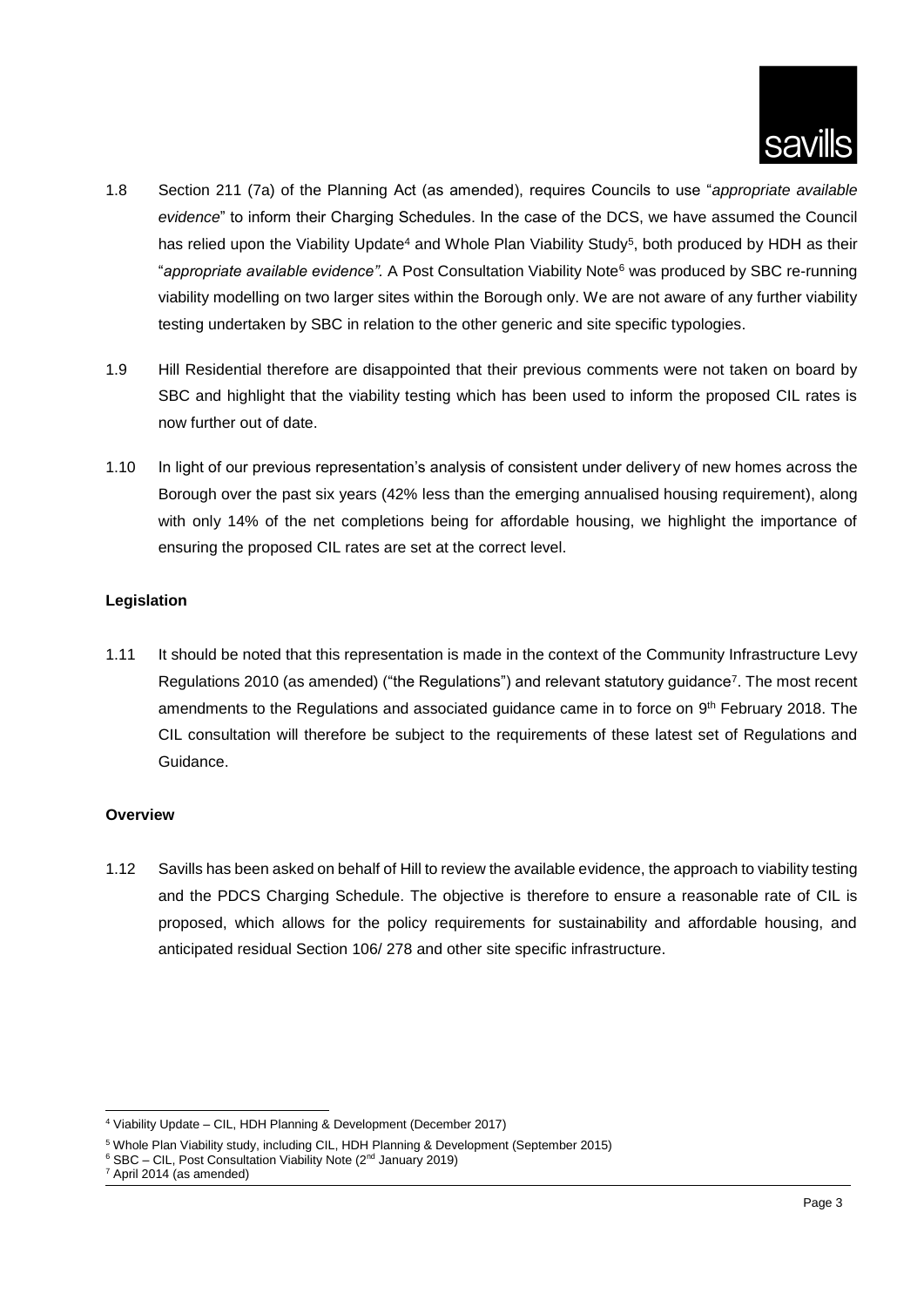## **Regulation 123 List**

- 1.13 We welcome that SBC has now produced and released a Draft Regulation 123 List (April 2019) listing those infrastructure types and projects which will be secured through CIL, not through planning obligations and S106 agreements.
- 1.14 Hill Residential do have concerns that the infrastructure types and projects are not clear, specifically the references to 'Primary school expansions' and 'Secondary schools'. We query whether Section 106 contributions may still be sought for the creation of new Primary schools and/ or Secondary school expansions. Furthermore, there is no reference to early years education provision and how this would be funded. We recommend that the wording on the Regulation 123 List is amended to 'Primary Education and Secondary Education' in order to provide complete clarity alongside confirming whether urban extensions will provide facilities to meet their needs on site or whether this is to be CIL funded.
- 1.15 The Viability Study has been undertaken including an allowance for Section 106 contributions at £2,000 per unit. There remains no evidence provided by the Council which supports this assumption. Hill are concerned that this assumption on a per unit basis is low.
- 1.16 It is fundamental that an appropriate balance is struck between funding infrastructure and ensuring the viability of schemes to ensure they are able to come forward for development. We therefore suggest that the Council carefully considers the items which will remain sought through Section 106 Agreements and those that will form their Regulation 123 List. Until this time, it is not possible for the Council to wholly understand whether their proposed rates take into account policy requirements.
- 1.17 Ultimately, there is a three way trade off with regard to CIL, Section 106 and affordable housing provision. If CIL is set too high and site specific infrastructure is necessary to bring a development forward, this often results in an adverse impact on affordable housing provision. In light of the severe historic under delivery of private housing and very low rates of affordable housing delivery, SBC cannot risk an additional burden being placed on development across the Borough.

## **Approach to Viability**

l

1.18 Within our PDCS representation (October 2018), we reviewed the Viability Update<sup>8</sup> and Whole Plan Viability<sup>9</sup> undertaken by HDH and highlighted a number of concerns in regards to the approach adopted, specifically the assumptions and the viability analysis to justify the proposed increased rates.

<sup>8</sup> Viability Update – CIL, HDH Planning & Development (December 2017)

<sup>&</sup>lt;sup>9</sup> Whole Plan Viability study, including CIL, HDH Planning & Development (September 2015)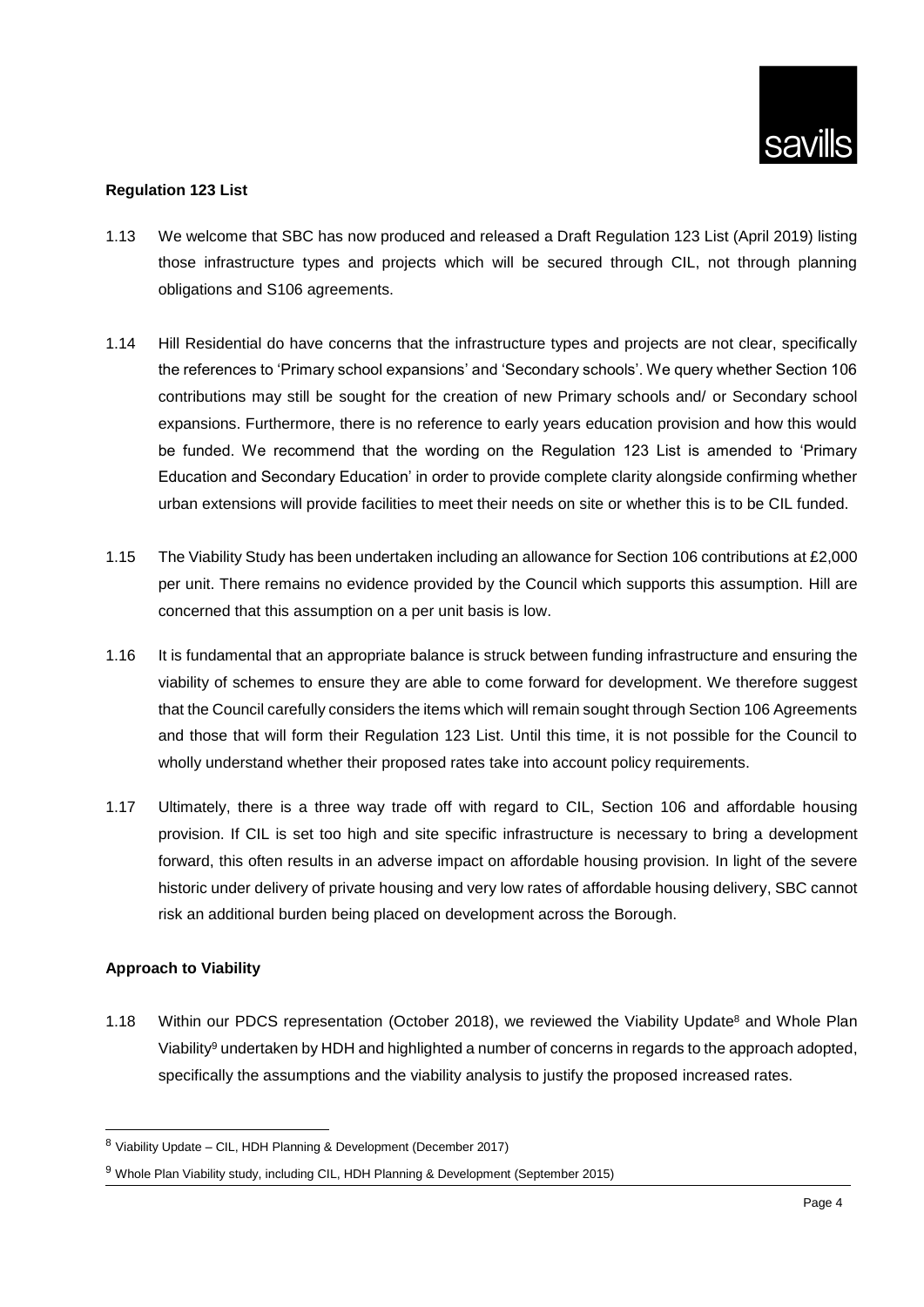

- 1.19 In light of the viability evidence not being updated for the DCS consultation across all of the generic and site specific typologies, our concerns highlighted previously remain and are heightened by some assumptions diverging further, such as build costs. We reiterate below our concerns again in regards to some of the assumptions adopted:
	- **Typologies** In light of the status of the emerging SBC Local Plan, we highlight that there is no guarantee that schemes similar to the typologies tested will be delivered. We therefore recommend that more typologies to reflect a wider range of scenarios are tested. These should include larger residential schemes over 45 units on greenfield sites and mixed use schemes including retail and employment space, housing and flatted schemes and the testing of larger schemes over 350 units at varying densities including high rise apartment schemes.
	- **Benchmark Land Values** Hill are particularly concerned that the benchmark land values have not been updated within the Viability Update from those assumed within the 2015 study. Furthermore, there is limited evidence provided within the study to justify the benchmarks adopted. Whilst we acknowledge that sales values and land values don't directly increase in parallel due to a number of other factors, the landowner's aspirations for their land to be released for development should be accurately reflected within the prevailing market. In light of these comments. Hill are particularly concerned with HDH's statement within the Viability Update<sup>10</sup> that '*it is important to note that the EUV of the town centre schemes are tested against the EUV of industrial land (£600,000 plus 20%). Most sites in the town centre have a more valuable existing use.'* We recommend that a review of the benchmark land values adopted is undertaken.
	- **Build Costs** We note that the build cost assumptions have been taken from BCIS for 'Estate Housing – Generally' at £1,082 per square metre which we understand is the rebased, median figure for Stevenage. We note these figures are now 12 months out of date and therefore in comparison to the median BCIS figures today for 'Estate Housing – Generally' at £1,295 per square metre, the costs are 20% lower than the market. Furthermore, it is concerning that the same build cost rate has been applied for the flatted schemes appraisals which BCIS confirms the median build cost rates to be £1,494 per square metre for 3-5 storey schemes and £1,855 per square metre for 6+ storey schemes, reflecting 38% and 71% higher rates respectively. We highlight that these build costs have increased by 1% for houses and 4% and 5% respectively for the flatted values even since our last representation (October 2018).

It should be highlighted that a number of other assumptions are linked to the BCIS cost assumption applied such as professional fees, contingences and abnormals costs (discussed

l

<sup>10</sup> Page 50, December 2017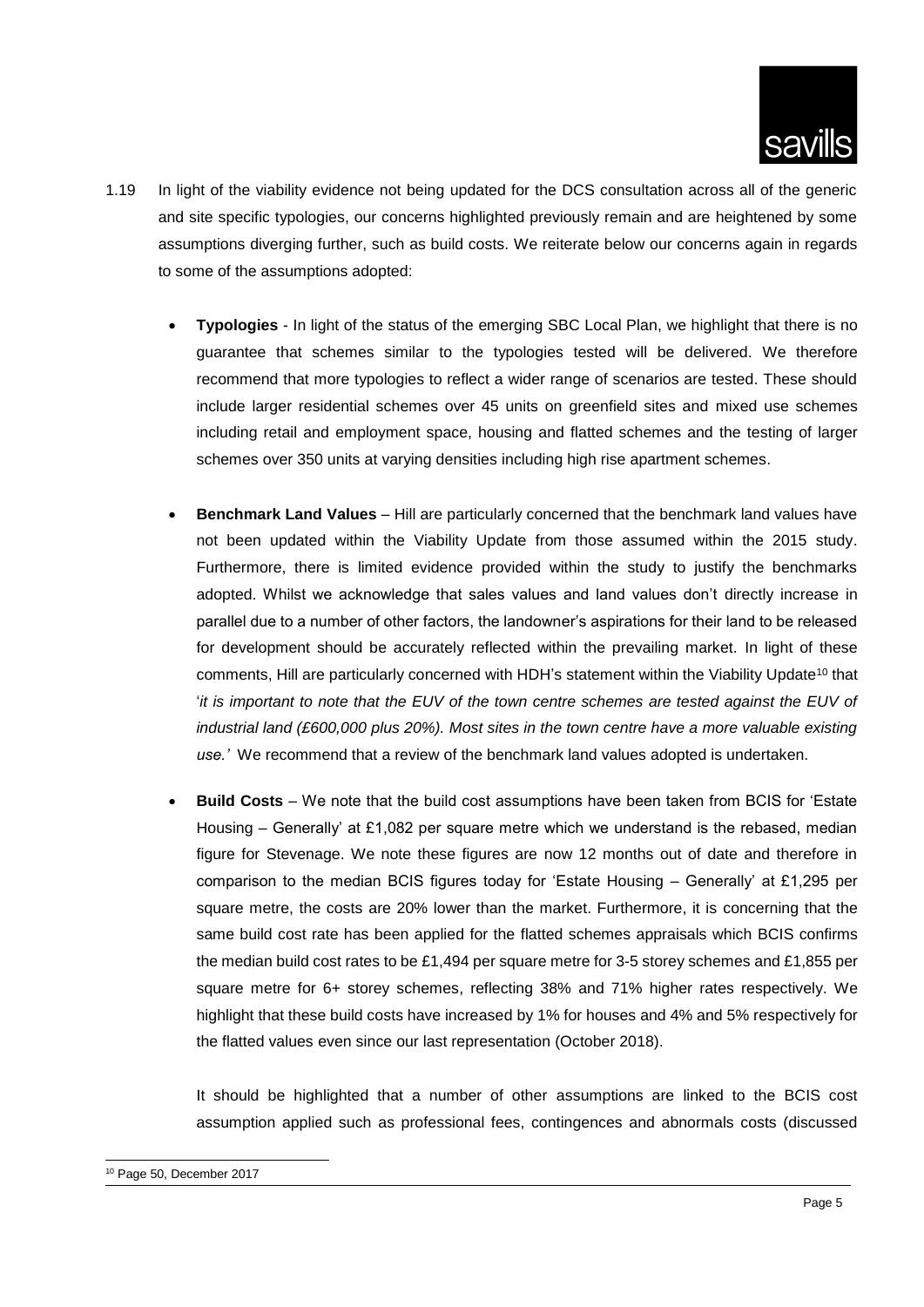

below), therefore the implications of these figures being significantly lower than market norm is heightened further.

- **Abnormal Costs** Abnormal Development Costs within the Viability Update are considered with the redevelopment of land which was previously developed. They are applied to cover costs which might include demolition of substantial existing structures, flood prevention measures at waterside locations, remediation of any land contamination, and the remodelling of land levels. An additional allowance of 5% of BCIS costs have been included. In light of the build costs currently being significantly lower than the prevalent rate, these abnormal costs outlined also risk being accounted for at a lower rate than would be realistic.
- 1.20 It is fundamental that the Viability Study includes assumptions that are reflective of the market and thereby produces realistic land values. Further to this, it is inappropriate to compare the testing results to benchmark land values which aren't based on levels reflective of the market and that which landowner's are likely to release their land for development.
- 1.21 Hill would like to highlight again that should the Council have any concern in regards to any of the assumptions applied within the Viability Study, the proposed rates will not be based upon credible evidence and cannot be justified. We therefore advise that a thorough review of the evidence provided to justify all assumptions is undertaken.

### **Interpretation of Results**

- 1.22 Hill Residential remain concerned that there has not been any further explanation provided by SBC in regards to the methodology for using the results from the Viability testing to calculate the proposed rates. We would like to further highlight the softening in the residential sales market across the region over recent months and therefore a considerable degree of caution is required in assessing values. Only time will tell whether current market conditions are a short term issues related to economic uncertainty or a longer term rebalancing.
- 1.23 We highlight again our observation which is applicable to the results relating to typologies similar to Hill Residential's land interests being promoted within the Borough. When comparing the results between the 2015 to the 2017 study, there are vast differences in relation to typologies 8 and 9 – Town Centre Flatted and the other Previously Developed Land typologies. Within the 2015 Viability Study, HDH specifically undertook price change sensitivity for the Town Centre Flatted schemes (typologies 8 and 9)<sup>11</sup>. The results highlighted that these typologies witnessed no to marginal viability whilst delivering

l

<sup>11</sup> Page 117, September 2015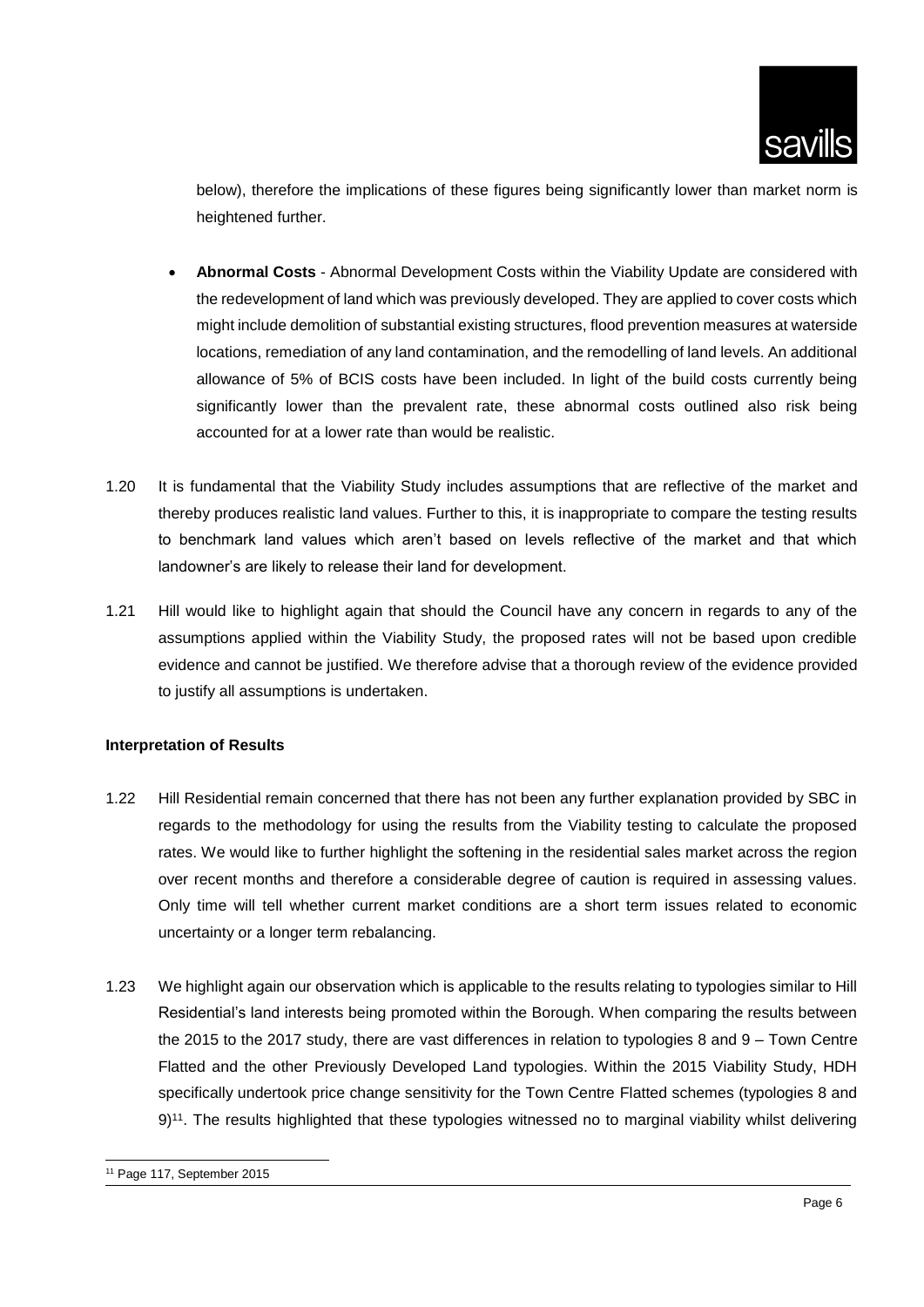

policy compliant affordable housing until the prices rose 30%. Hill therefore questions that in light of the increase in build and overall development costs, how these typologies within the Viability Update are indicating significantly more viability.

1.24 We therefore again request that additional viability appraisals are provided, with policy compliant and industry standard assumptions adopted, for a more comprehensive analysis ahead of the Examination stage of the consultation.

## **Differential Rates by Geography**

- 1.25 Within our previous representation (October 2018), Hill Residential highlighted their concerns in regards to the charging zones that have been proposed and whether sufficient due diligence has been undertaken to justify the location of the boundaries between the two charging areas.
- 1.26 The proposed charging zones have not been altered for the DCS despite our concern raised that the map appears to simply be defined based on the Local Plan Stevenage Central Inset Map, rather than any area defined based on policy or values. Indeed the Council's Central Stevenage Framework states (2.4.7) that it is a fundamental ambition to break the dominance of the current ring road to enable the broader concept of Central Stevenage to be achieved.
- 1.27 We have compared the SBC's proposed CIL charging bands (**Figure 1**) against an updated Heatmap of values taken from Zoopla [online] (May 2019) (**Figure 2**).

## **Figure 1 and 2 – Comparison of SBC's Proposed Charging Bands and Zoopla's Heatmap of UK Property Values (May 2019)**



*Source: Stevenage DCS (April 2019) Source: Zoopla [online] (May 2019)*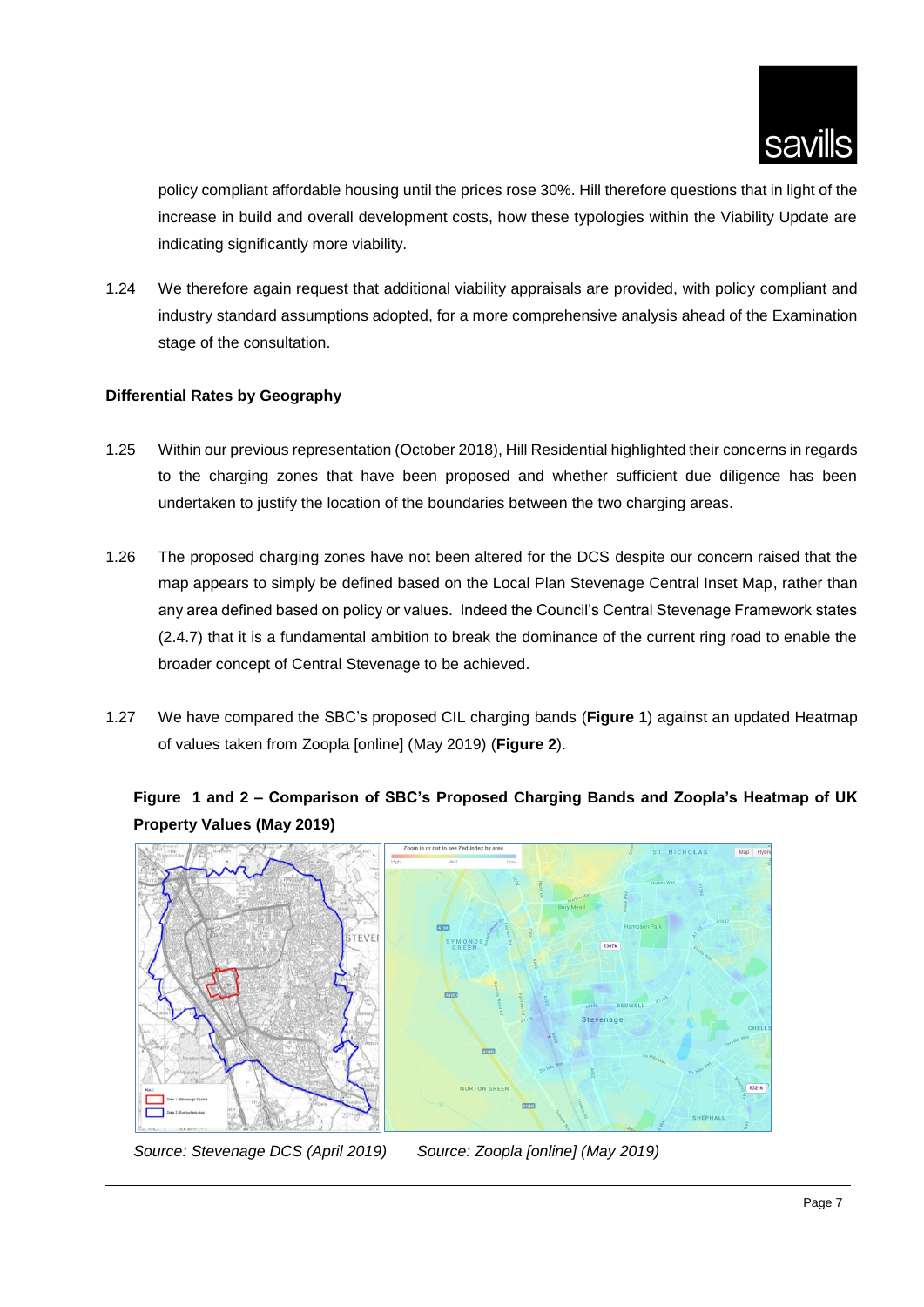

- 1.28 We further highlight that the boundaries do not reflect the market values across the Borough. There are a number of areas which will be captured by the higher proposed CIL rate of £100 per square metre which are located within the lowest value areas, below capital value of £250,000. This approach is also likely to hinder the Council's objective of broadening the concept of Central Stevenage.
- 1.29 There are a number of sites which lie just outside the Zone 1 boundary which fall within the category of key town centre uses in the NPPF and which function as part of the town centre. Their existing use value will be reflected in those uses and location and therefore there is unlikely to be any significant difference in land value between those sites and the town centre. Some of those sites are suitable for, and in need of, redevelopment. However, the significant difference in CIL rates is likely to hold back their redevelopment.
- 1.30 Hill remains concerned that the Zone boundaries are incorrect and further viability testing should be undertaken to justify the rates applied to the different proposed charging zones.

## **Effective Operation of CIL - Instalments Policy**

- 1.31 We welcome that the Council has now released a proposed Instalment Policy for consultation.
- 1.32 HDH<sup>12</sup> provided a range of potential instalment policies within their study document depending on the level of CIL liability. The largest CIL liability is modelled with a payment profile over six years.
- 1.33 The proposed Instalments Policy indicates that for total CIL liabilities over £500,001, full payment will be required within 2 years of the commencement date. Hill have concerns in respect of this confined timescale, which doesn't reflect HDH's financial modelling within the Viability Study.
- 1.34 Hill requests that the Council reconsiders their proposed Instalments Policy and suggests as per our previous representation that the instalments should reflect the length of the permission granted, with equal instalments due annually post commencement of development. For example, if the permission has a time limit requiring commencement within 5 years, 20% of the CIL tariff should be due annually for the 5 consecutive years post commencement. This is particularly applicable to those permissions with CIL liabilities over £500,001.

### **Relief**

l

1.35 With regard to Exceptional Circumstances Relief we note that Stevenage have still not made clear whether they propose to make this relief available. We also note that the Council have not made clear

<sup>12</sup> Page 144, September 2015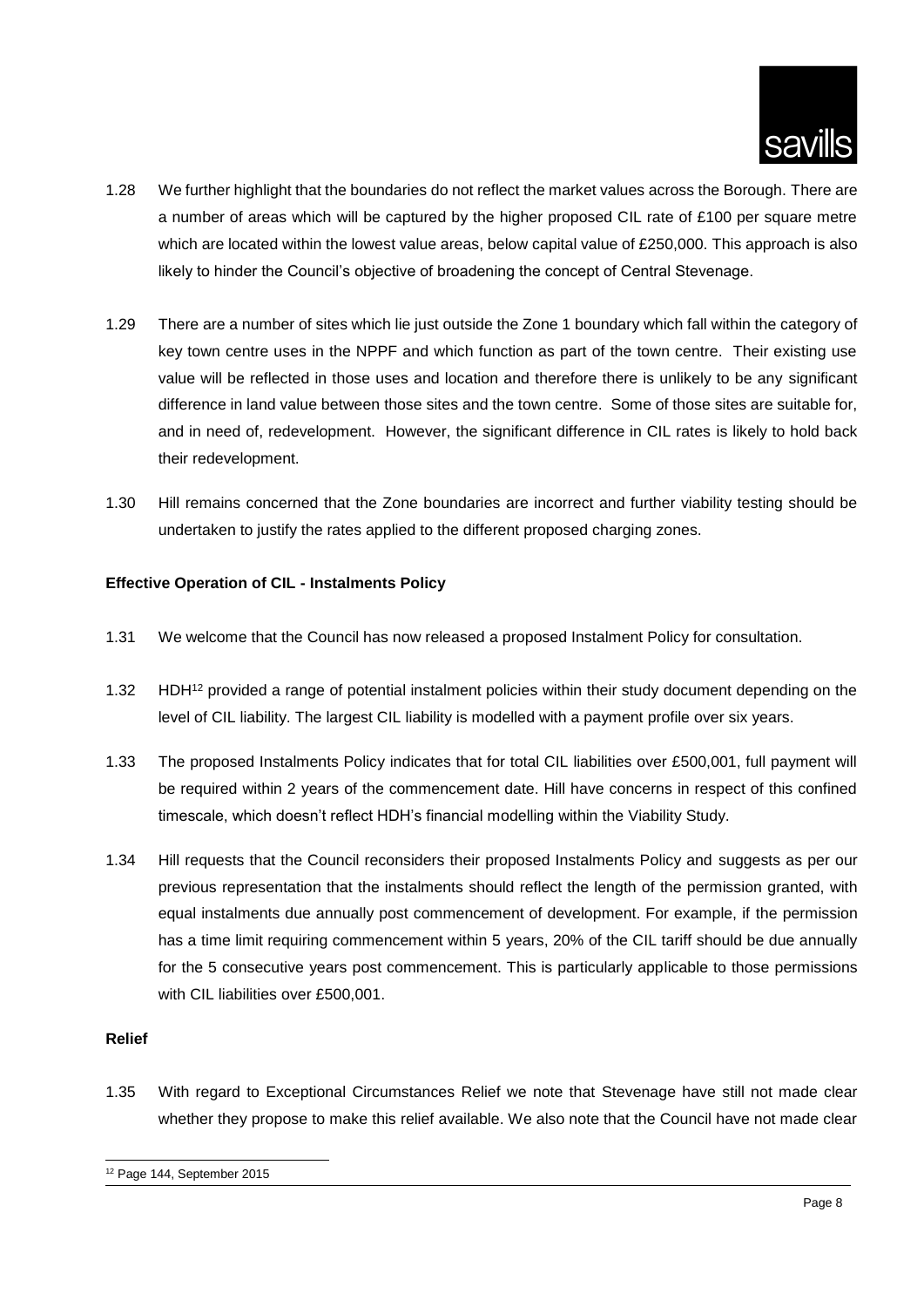how Discretionary Social Housing and Discretionary Charitable Relief for development will be available in operation.

- 1.36 As we highlighted within our PDCS representation (October 2018), we do not consider there to be any detriment arising from the Council making available such reliefs within policies as part of its Charging Schedule, as the Council will still retain control over the application of the policies. There are strict tests surrounding the availability and applicability of Exceptional Circumstances Relief. It would therefore only be applicable to those schemes that can justify the need for it and meet those strict tests.
- 1.37 We therefore suggest that the Council considers making Discretionary Social Housing, Exceptional Circumstances and Discretionary Charitable Relief available setting out clearing the eligibility criteria and operation of the reliefs from the adoption of their CIL Charging Schedule.

## **Conclusion**

The assessment of planned development and its viability is an inherent test of the CIL Examination, making the following points significant:

- **Incorrect assumptions** Hill remains concerned that the viability tested has not been updated and incorrect assumptions have been modelled. These results are therefore not accurate and should not be utilised to inform CIL rates.
- Lack of clarity whilst Hill welcome that SBC have released their Regulation 123 List, there is concern that the infrastructure types and projects to be funded via CIL are not clear. Furthermore, it has not been confirmed whether exceptional circumstances relief will be available.
- **Charging Zones** The Council has proposed differential CIL rates by 'Area' (or geography) and has proposed two charging zone boundaries. Whilst the principle of applying differential rates is not questioned, comparing the updated house price heat map it is clear that the boundary and suggested differential CIL rates cannot be justified in terms of value areas and risks preventing some potential development sites from being viable and therefore deliverable across the plan period and is contrary to the Council's objectives set out in the Central Stevenage Framework;
- **Risk to Housing Delivery** Hill remain concerned that the proposed CIL rates will exacerbate the consistent under delivery of housing, including very low rates of affordable housing delivery, across the Borough and ultimately risks the delivery of the housing targets beyond 2019.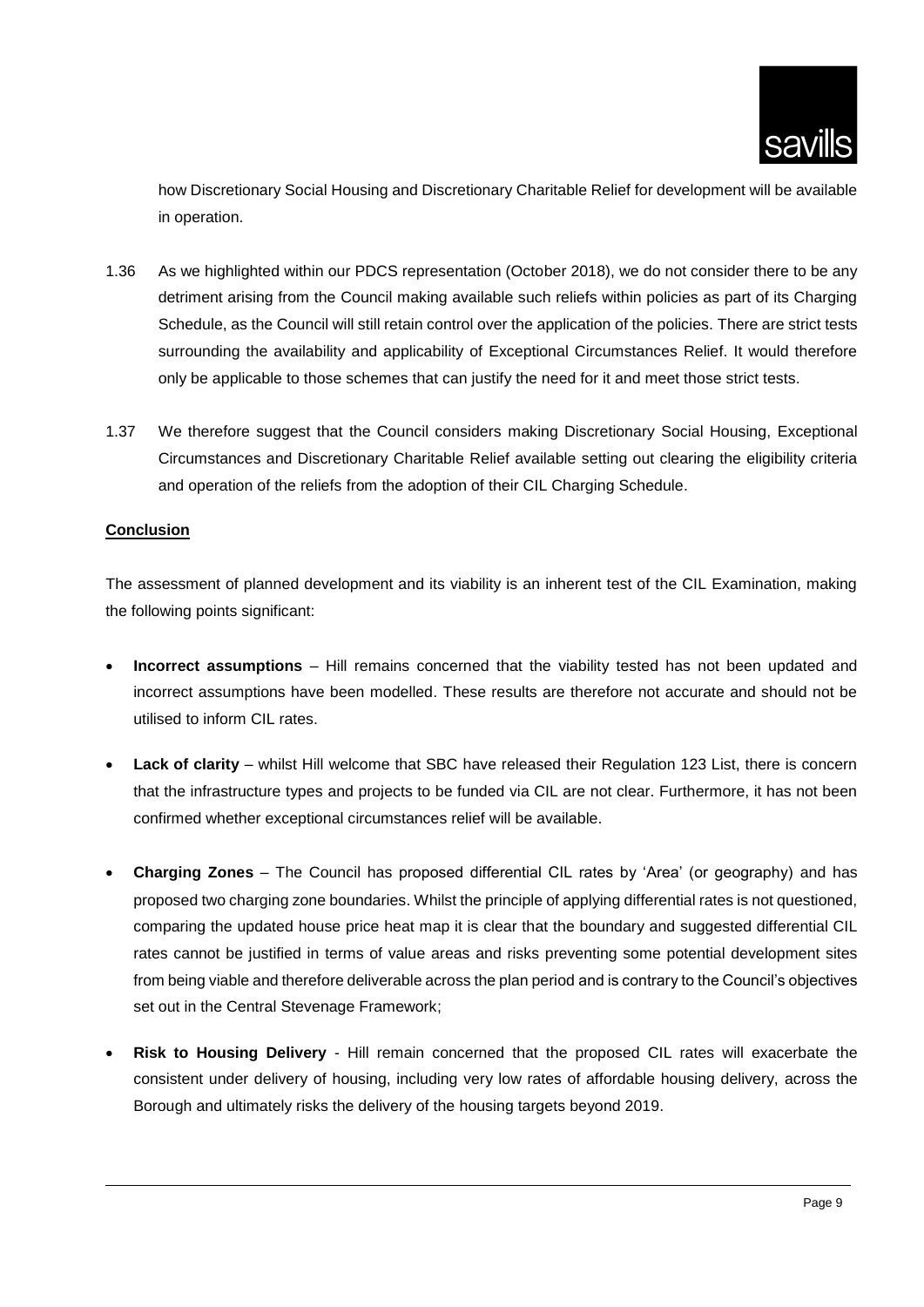

We once again would like to strongly advise that additional viability testing with updated assumptions reflecting market and industry standard levels of costs are modelled ahead of Examination. Hill have fundamental concerns in relation to the viability of their landholdings which are currently being promoted for residential development in light of the additional burden of the proposed CIL rates.

Moving forward, Hill and Savills reiterate again that they are open to a meeting with the SBC and its advisors to discuss the approach taken and to discuss common ground in advance of the Examination. Hill Residential would like to request the right to be heard by the CIL examiner and would like to request to be notified of any of the following: that the draft charging schedule has been submitted to the examiner, the publication of the recommendations of the examiner and the reasons for those recommendations and the approval of the charging schedule by the charging authority.

# Yours faithfully **For and on behalf of Savills (UK) Ltd**



**Abigail Jones MSc (Hons) MRICS** Associate Director

cc. Garth Hanlon MRTPI, Savills Lydia Voyias MRTPI, Savills Colin Campbell – Hill Residential Ltd